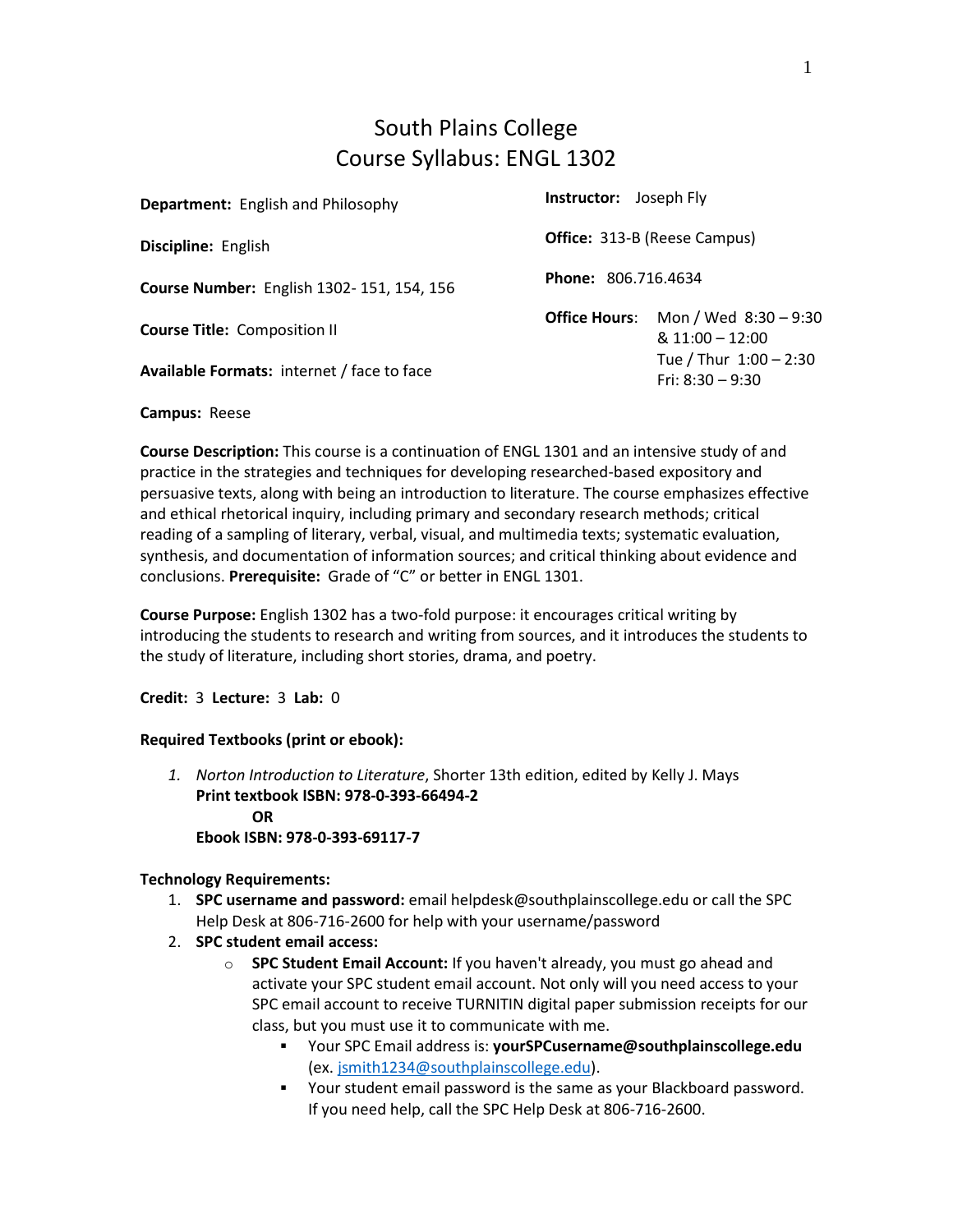- To access your SPC email account, log in to [MySPC here](https://fs.southplainscollege.edu/adfs/ls?wa=wsignin1.0&wtrealm=urn%3aportal.southplainscollege.edu%3a443&wctx=https%3a%2f%2fportal.southplainscollege.edu%2f_layouts%2f15%2fAuthenticate.aspx%3fSource%3d%252F&wreply=https%3a%2f%2fportal.southplainscollege.edu%2f_trust%2fdefault.aspx)
- You can also set up access to your SPC email account through mobile phone mail apps, such as default smartphone Mail app or the Outlook app.
- Check with the SPC Help Desk for assistance: 806-716-2600.

#### 3. **Regular access to a computer and reliable internet service:**

- o Open computer labs are available free to students with an SPC I.D. on all SPC campuses (Levelland, Reese, Lubbock, Plainview).
- $\circ$  Computer or internet connection problems may occur for you at some point this semester. **Understand that it is your responsibility to find alternate computers you may use to submit your work on time***.* Find your alternate resources **now;** do not wait until you suddenly need them! Line up three friends TODAY who would be willing to loan you a laptop if yours suddenly crashes.
- $\circ$  Free WiFi is available in all SPC campus buildings, some SPC parking lots, most coffee shops, etc.
- **4. Blackboard:** grades, assignments, quizzes, videos, and many other resources for this class are accessed through the Blackboard learning management system. Use your SPC credentials to log in here[: https://southplainscollege.blackboard.com](https://southplainscollege.blackboard.com/)
- 5. **Office 365: Word and PowerPoint**: You are required to use Microsoft Word to create papers for this course. As a member of the SPC community, you have free access to Office 365. Office 365 provides free online access to Microsoft Word, Microsoft Excel, Microsoft PowerPoint, and 1TB of free online storage with Microsoft OneDrive. You can use Office 365 online or download for free and install to your PC, Mac, or mobile device.
	- $\circ$  To access Office 365 for free as an SPC student, go to [https://www.office.com](https://www.office.com/) and sign in with the following credentials: SPCusername@southplainscollege.edu and your SPC password.
	- o You can then click the link for the individual application you want to use online, or click the install office link towards the top right to install the application to your computer.
- 6. **Adobe Reader:** Available to download free from this website: <http://www.adobe.com/products/reader.html>

**Computer Help:** need help with your computer, laptop, email address, username/password?

- [helpdesk@southplainscollege.edu](mailto:helpdesk@southplainscollege.edu)
- 806-716-2600

#### **Ebook Help:**

- Norton Help: <https://wwnorton.com/help>
- TexBook Information (Inclusive Access): <https://www.southplainscollege.edu/texbook.php>
- TexBook Help[: https://solve.redshelf.com/hc/en-us](https://solve.redshelf.com/hc/en-us)
- SPC Bookstore[: tfewell@texasbook.com](mailto:tfewell@texasbook.com) or [agamble@texasbook.com](mailto:agamble@texasbook.com)

#### **Blackboard Help:**

- 1. **Get Help by Email:** [blackboard@southplainscollege.edu](mailto:blackboard@southplainscollege.edu)
	- o Be sure to include your full name, your instructor's name, the course and section you are enrolled in, and a detailed description of the problem.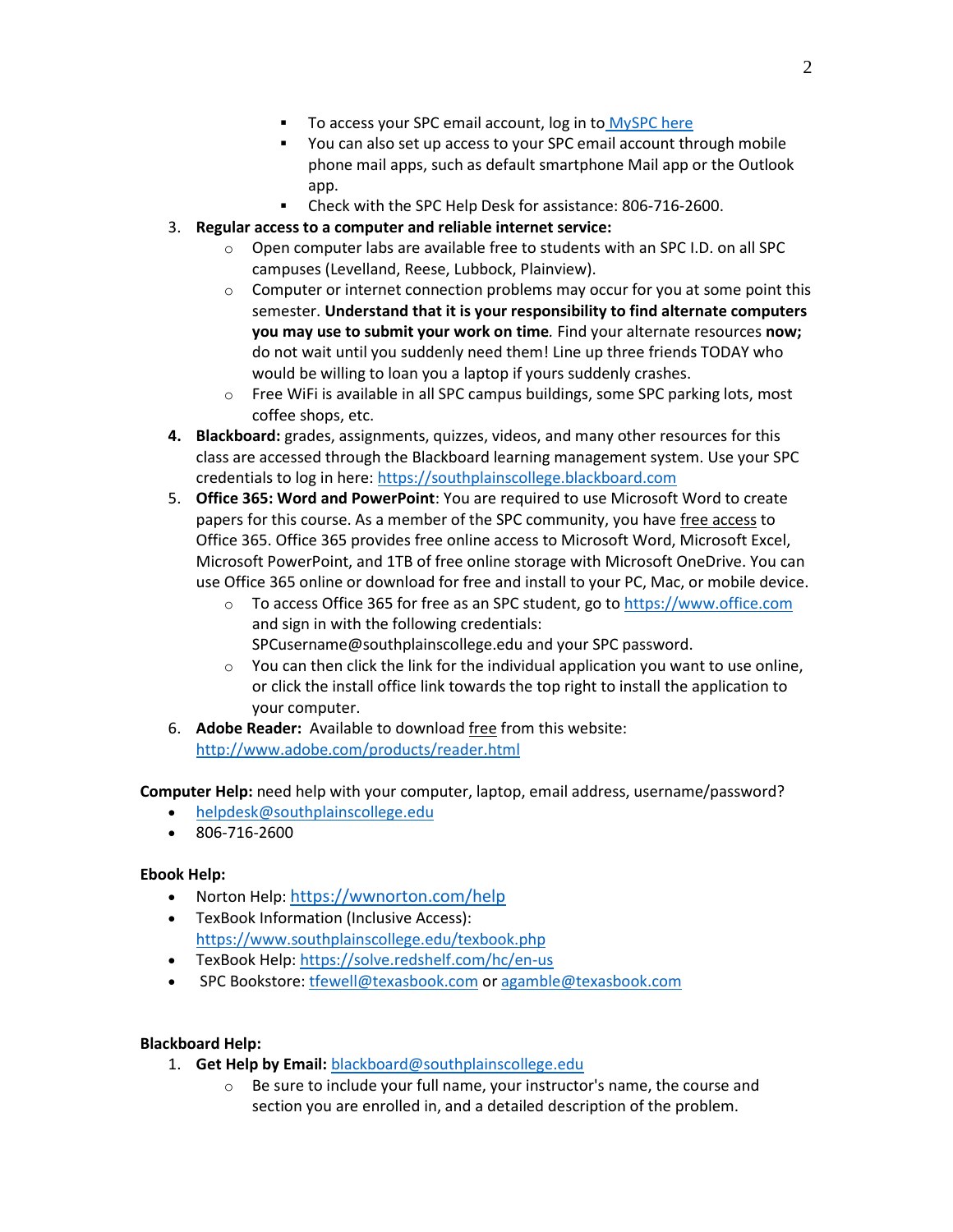- $\circ$  The blackboard@southplainscollege.edu account is monitored from 8:00 a.m. 10:00 p.m., Monday – Sunday.
- $\circ$  You can expect a response within 24 hours by email; however, the average response time is less than one hour.
- 2. **Get Help by Phone**: 806-716-2180 (available between 8 AM and 4 PM Monday through Friday, except on holidays)
- 3. **Get Help Online:** click on the Help link listed in the Blackboard course menu.

#### **Course Syllabus and Organization:**

- This syllabus is available on the **Syllabus** page in our Blackboard course.
- The course is organized into sixteen weeks. Each week has its own folder on the **Course Content** page in our Blackboard course.
- Each course week runs from 9:00 AM Monday to 9:00 AM of the following Monday.

**Assignment Deadlines:** The weekly assignment deadline is Monday at 9:00 AM unless otherwise noted.

**Supplies:** Access to computer with printer and Internet access

**This course satisfies a Core Curriculum Requirement:** Yes—Communication Foundational Component Area

#### **Core Curriculum Objectives addressed:**

- **Communications skills**—to include effective written, oral and visual communication
- **Critical thinking skills**—to include creative thinking, innovation, inquiry, and analysis, evaluation and synthesis of information
- **Teamwork**—to include the ability to consider different points of view and to work effectively with others to support a shared purpose or goal
- **Personal Responsibility**—to include the ability to connect choices, actions, and consequences to ethical decision-making.

**Student Learning Outcomes:** Upon successful completion of this course, students will:

- 1. Demonstrate knowledge of individual and collaborative research processes.
- 2. Develop ideas and synthesize primary and secondary sources within focused academic arguments, including one or more research-based essays.
- 3. Analyze, interpret, and evaluate a variety of texts for the ethical and logical uses of evidence.
- 4. Apply critical thinking to the study of literature and write essays which demonstrate that critical thinking.
- 5. Use edited American English to write in a style that clearly communicates meaning, builds credibility, and inspires belief or action.
- 6. Apply the conventions of style manuals for specific academic disciplines (e.g., APA, CMS, MLA, etc.)
- 7. Read and view videos of works of literature; analyze the use of literary devices (plot, point of view, theme, characterization, setting, symbolism, tone, etc.); participate in class discussions of the readings; and be tested over their understanding of the readings and lectures through quizzes, examinations, and/or written assignments.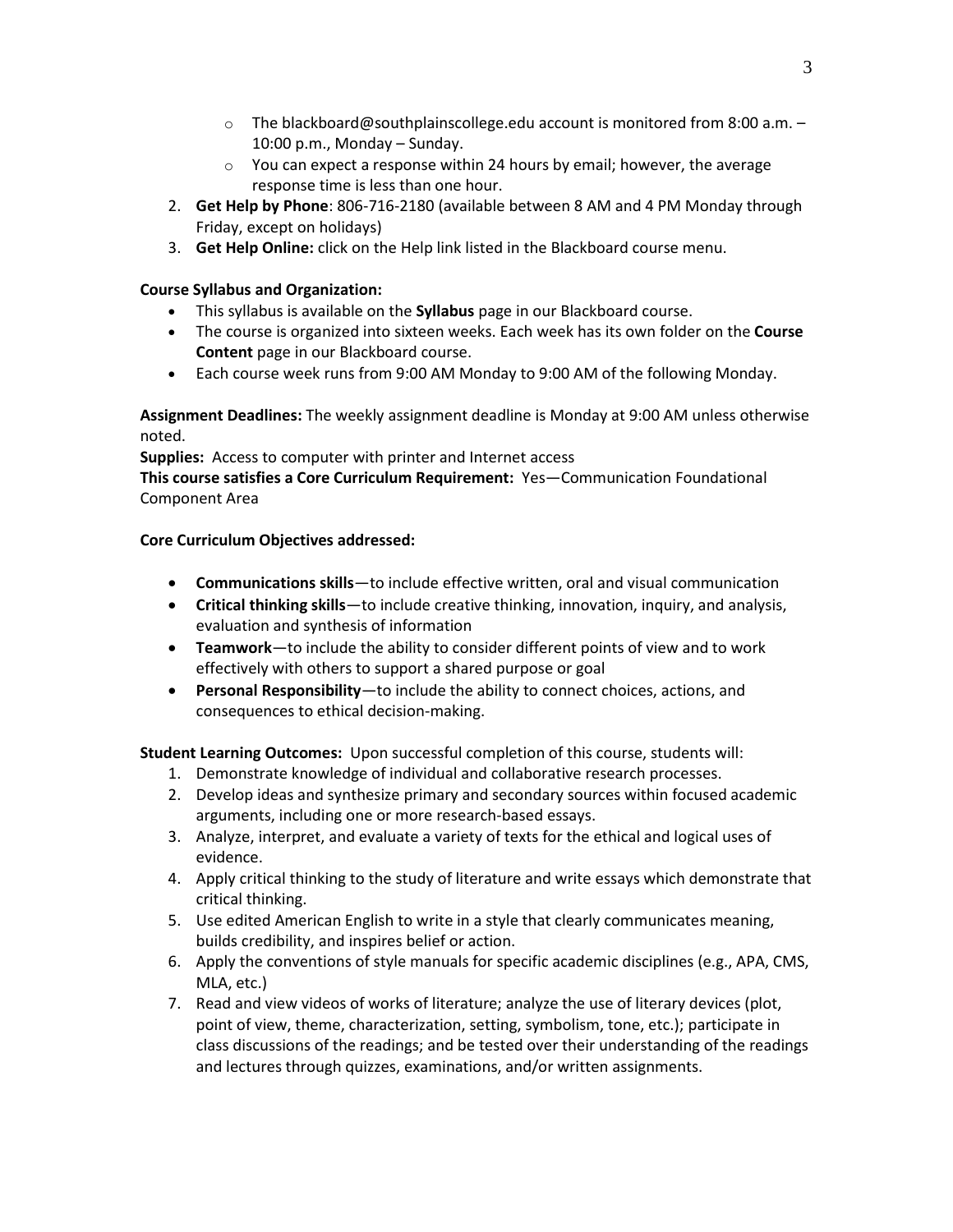**Student Learning Outcomes Assessment:** A pre- and post-test and/or a writing assignment rubric will be used to determine the extent of improvement that the students have gained during the semester.

#### **Grade Calculation:**

- Quizzes & Assignments 250 points
- Discussions—150 points
- First Research Paper -- 100 points
- Second Research Paper Outline 100 points
- Second Research Paper Rough draft 100 points
- Second Research Paper Final Draft 200 points
- Final exam 100 points
- TOTAL 1000 points

#### **Research papers Assessment Guidelines:**

Research papers may earn grades ranging from A to F based on the instructor's grading scale. Depending on the assignment, certain criteria may be weighted more than others, and the instructor's assignment may establish additional, more specific criteria. The quality of each of the criteria determines the letter grade. Not every essay will fit a single grade's description completely. Instructors may also include process assignments and drafts in their assessment of the final grade.

#### **"A" Essay (Superior)**

To earn an "A," a paper meets all of the criteria below:

- 1. The paper fulfills all the basic requirements of the assignment (for example, topic, purpose, length, format).
- 2. **Unity:** The paper states a clear thesis, all topic sentences strongly support the thesis, and body paragraphs are unified around their topic sentences. The essay conveys a clear purpose and is tailored to a distinctive audience.
- 3. **Support**: Body paragraphs contain abundant, fresh details and examples that provide specific, concrete, logical evidence. If sources are required, the paper accurately integrates and correctly documents credible source material to add insight, sophistication, and complexity to the paper's ideas.
- 4. **Coherence:** The organization of the paper is excellent and logical (emphatic order, chronological order, etc.), transitions are sophisticated, and the paper exhibits mastery of basic components (introduction, conclusion, and body paragraph structure).
- 5. **Sentence Skills:** The paper contains no major errors (fragment, fused sentence, comma splice, subject-verb agreement, pronoun reference or agreement, verb form) and is virtually free of other grammar, spelling, wrong word, punctuation, mechanical, or point of view errors. Word choice and sentence variety (simple, compound, complex) are effective and powerful.

#### **"B" Essay (Strong)**

To earn a "B," a paper meets all of the criteria below:

1. The paper fulfills all the basic requirements of the assignment (for example, topic, purpose, length, format).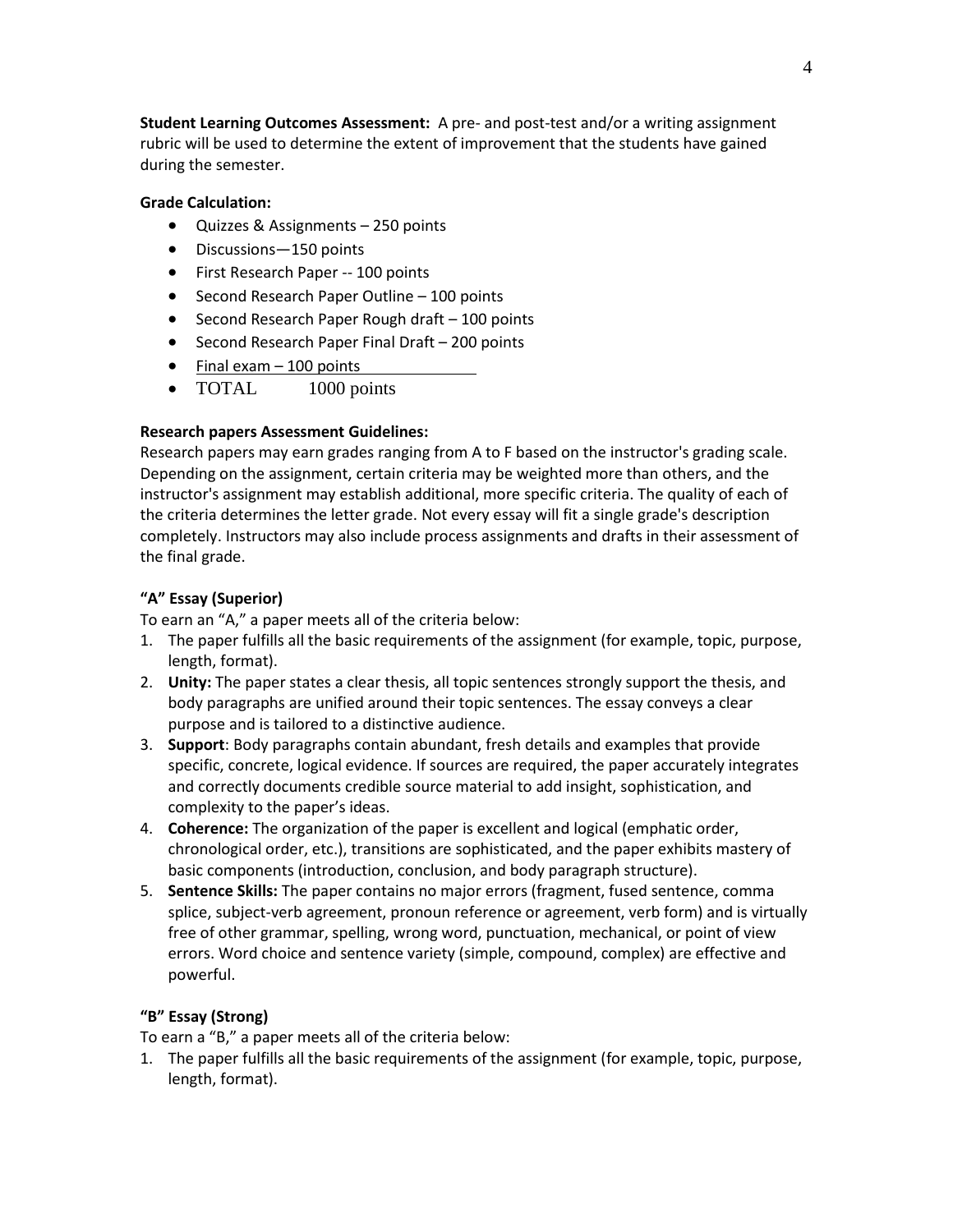- 2. **Unity:** The paper states a clear thesis, all topic sentences directly support the thesis, and body paragraphs display unity. The essay conveys good awareness of purpose and audience.
- 3. **Support**: Body paragraphs are well-developed with specific details, examples, and sound logic. If sources are required, the paper accurately uses and correctly documents credible source material to supplement its ideas.
- 4. **Coherence:** The organization of the paper is clear and helpful, transitions are helpful, and the paper exhibits strong basic components (introduction, conclusion, and body paragraph structure).
- 5. **Sentence Skills:** The paper contains no more than two major errors (fragment, fused sentence, comma splice, subject-verb agreement, pronoun reference or agreement, verb form) and very few other grammar, spelling, wrong word, punctuation, mechanical, or point of view errors. Word choice and sentence variety are strong.

#### **"C" Paper (Acceptable)**

To earn a "C," a paper meets all of the criteria below:

- 1. The paper fulfills all the basic requirements of the assignment (for example, topic, purpose, length, format).
- 2. **Unity:** A thesis is stated but may lack a strong claim or be obvious or predictable; topic sentences adequately support the thesis. One error in paragraph unity may occur. The essay's purpose and audience are adequately conveyed.
- 3. **Support**: Body paragraphs contain relevant details or logical reasons but need more specific examples/evidence. If sources are required, credible outside sources are usually integrated and cited correctly.
- 4. **Coherence:** Organization of ideas is satisfactory, transitions are logical, and the paper indicates competence in basic components (introduction, conclusion, and body paragraph structure).
- 5. **Sentence Skills:** The paper contains no more than four major errors (fragment, fused sentence, comma splice, subject-verb agreement, pronoun reference or agreement, verb form). Some other grammar, spelling, wrong word, punctuation, mechanical, or point of view errors are present but not distracting. Word choice and sentence variety are strong.

#### **"D" Paper (Developing)**

To earn a "D," a paper will exhibit *one or more* of the weaknesses below:

- 1. The paper only partially fulfills one or more of the basic requirements of the assignment (for example, topic, purpose, length, format).
- 2. **Unity:** The thesis may announce the topic but no claim, contain more than one idea, or be too vague, too broad, or too narrow. Topic sentences are not tied to the thesis. Two errors in paragraph unity may occur. Essay conveys little awareness of audience or purpose.
- 3. **Support**: Details are sparse or vague and consist of generalizations, clichés, or repetition. If applicable, sources are insufficient and/or not always integrated or cited correctly.
- 4. **Coherence:** Organization is attempted but disjointed or confusing; transitions are sparse. The paper indicates awareness of but not competence in basic components (introduction, conclusion, and body paragraph structure).
- 5. **Sentence Skills:** The paper contains no more than six major errors (fragment, fused sentence, comma splice, subject-verb agreement, pronoun reference or agreement, verb form). Several other grammar, spelling, wrong word, punctuation, mechanical, or point of view errors distract from the content. Informal word choices occur with little or no variety in sentence type and length.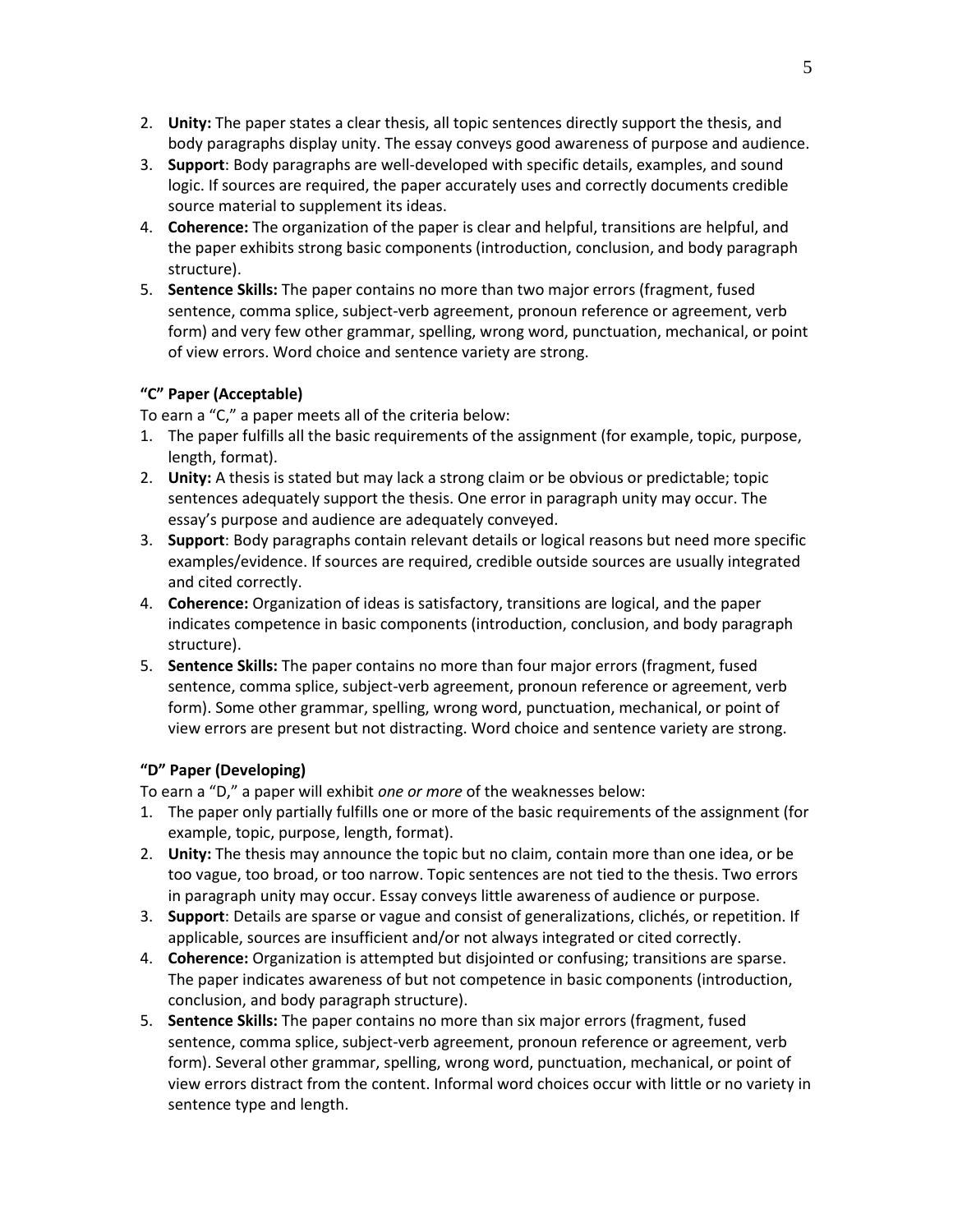#### **"F" Paper (Unacceptable)**

To earn an "F," a paper will exhibit *one or more* of the weaknesses below:

- 1. The paper fails to fulfill one or more of the basic requirements of the assignment (for example, topic, purpose, length, format).
- 2. **Unity:** The thesis is illogical, incomplete, or missing, so the essay lacks focus on one central idea. Topic sentences are missing, so body paragraphs lack unity. The essay ignores the purpose and audience.
- 3. **Support**: Details are illogical, irrelevant, or missing from body paragraphs. If sources are required, the paper fails to use sources, does not meet the minimum source requirements, uses source material inaccurately, uses sources that are not credible, fails to document fully or correctly, and/or includes plagiarism.
- 4. **Coherence:** Organization is incoherent, transitions are missing or illogical, or the paper indicates lack of competence in basic paper components (for example, lack of introduction and/or conclusion, lack of paragraphing).
- 5. **Sentence Skills:** Seven or more major errors (fragment, fused sentence, comma splice, subject-verb agreement, pronoun reference or agreement, verb form) occur with numerous other grammar, spelling, wrong word, punctuation, mechanical, or point of view errors. Word choice is often inaccurate, immature, or inappropriate. Multiple sentence structure/syntax errors make the paper difficult or almost impossible to read. If one type or a combination of types of errors, regardless of whether they are major or minor, seriously affects the readability of a paper, it will receive an "F."

#### **Student Responsibilities:** Students are expected to

- 1. Be on time and attend class (review the policy on class attendance).
- 2. Be responsible for the learning process, including preparation for class, such as reading and homework; participation in class discussions, including asking relevant questions; getting assignments and/or notes if absent; and accepting responsibility for not understanding an assignment or failing an assignment.
- 3. Be responsible for having an appropriate attitude and using appropriate language in academic environments; not use condescending, inflammatory, threatening, or profane rhetoric, whether verbally or in written form, in academic environments.
- 4. Have respectful behavior toward instructor and classmates in order to contribute to the atmosphere necessary for learning.
- 5. Be responsible for courteous actions to others, especially by putting away cell phones and other distractions while in class.
- 6. Be responsible for writing down all grades and applying them to the grading scale used for the class, which is shown in the course's policy statement/syllabus.
- 7. Submit all assignments in accordance with due dates, formats, and requirements *Note*: **Late work is not accepted.**
- 8. Avoid all forms of cheating and plagiarism on all assignments, including improper collaboration.
- 9. Ask questions when something is unclear.
- 10. All assignments must clearly follow the assigned topic.

**Attendance Policy:** Since this is an Internet class, attendance is monitored through date of logins and completion of assignments. Students are required to log in at least twice a week.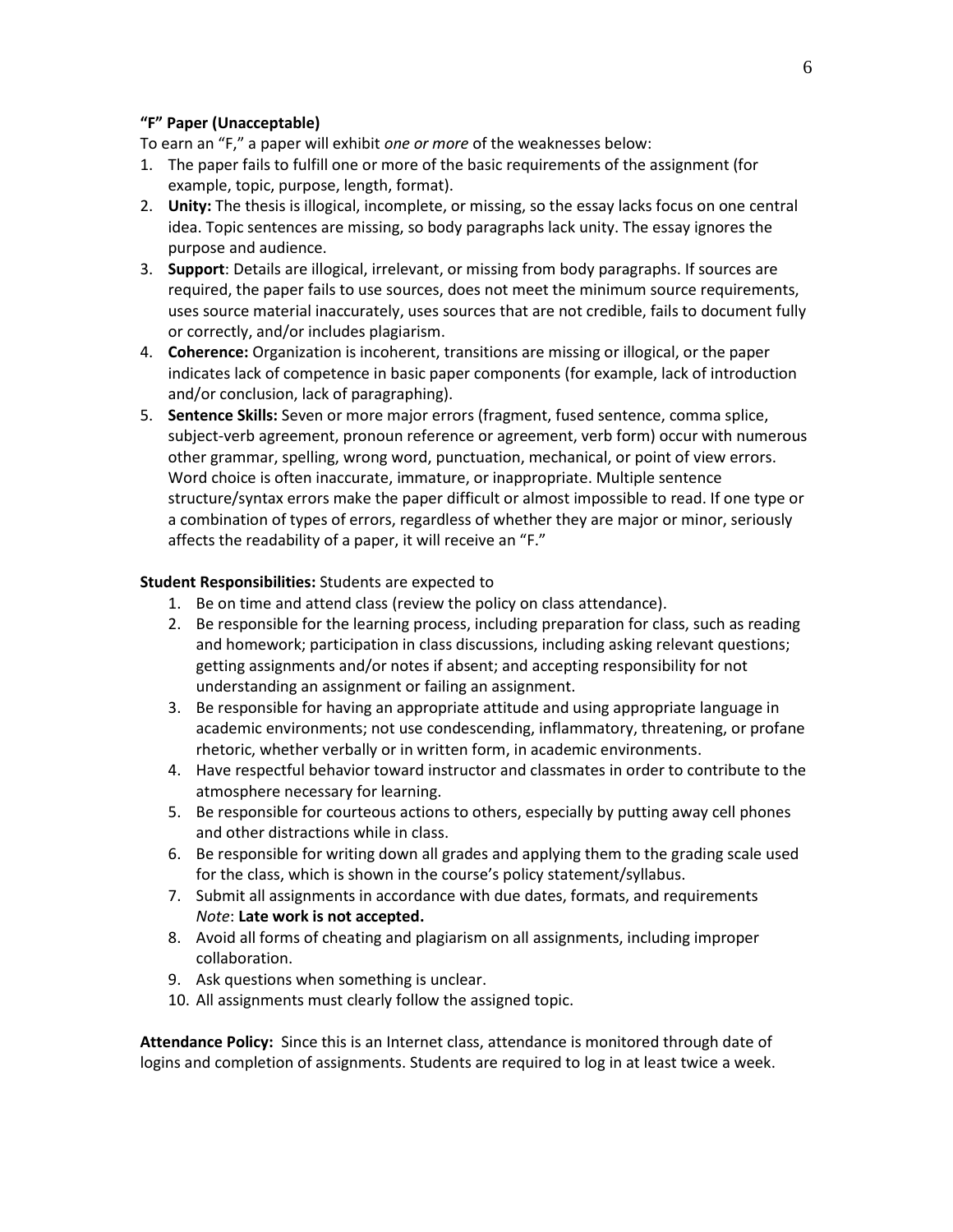Students may be dropped from the course for failing to log in, and / or complete assignments. If it becomes necessary to withdraw from the course, students MUST TAKE THE INITIATIVE to drop the class.

*When an unavoidable reason for class absence arises, such as illness, an official trip authorized by the college or an official activity, the instructor may permit the student to make up work missed. It is the student's responsibility to complete work missed within a reasonable period of time as determined by the instructor. Students are officially enrolled in all courses for which they pay tuition and fees at the time of registration. Should a student, for any reason, delay in reporting to a class after official enrollment, absences will be attributed to the student from the first class meeting.*

*Students who enroll in a course but have "Never Attended" by the official census date, as reported by the faculty member, will be administratively dropped by the Office of Admissions and Records. A student who does not meet the attendance requirements of a class as stated in the course syllabus and does not officially withdraw from that course by the official census date of the semester, may be administratively withdrawn from that course and receive a grade of "X" or "F" as determined by the instructor. Instructors are responsible for clearly stating their administrative drop policy in the course syllabus, and it is the student's responsibility to be aware of that policy.* 

*It is the student's responsibility to verify administrative drops for excessive absences through MySPC using his or her student online account. If it is determined that a student is awarded financial aid for a class or classes in which the student never attended or participated, the financial aid award will be adjusted in accordance with the classes in which the student did attend/participate and the student will owe any balance resulting from the adjustment.]* 

**Plagiarism and Cheating:** Students are expected to do their own work on all projects, quizzes, assignments, and papers. Failure to comply with this policy will result in an F for the assignment and can result in an F for the course if circumstances warrant it.

Plagiarism violations include, but are not limited to, the following

- 1. Turning in a paper that has been purchased, borrowed, or downloaded from another student, an online term paper site, or a mail order term paper mill;
- 2. Cutting and pasting together information from books, articles, other papers, or online sites without providing proper documentation;
- 3. Using direct quotations (three or more words) from a source without showing them to be direct quotations and citing them.
- 4. Missing in-text citations.

Cheating violations include, but are not limited to, the following:

- 1. Obtaining an examination by stealing or collusion;
- 2. Discovering the content of an examination before it is given;
- 3. Using an unauthorized source of information (notes, textbook, text messaging, internet) during an examination, quiz, or homework assignment;
- 4. Entering an office or building to obtain unfair advantage;
- 5. Taking an examination for another;
- 6. Altering grade records; or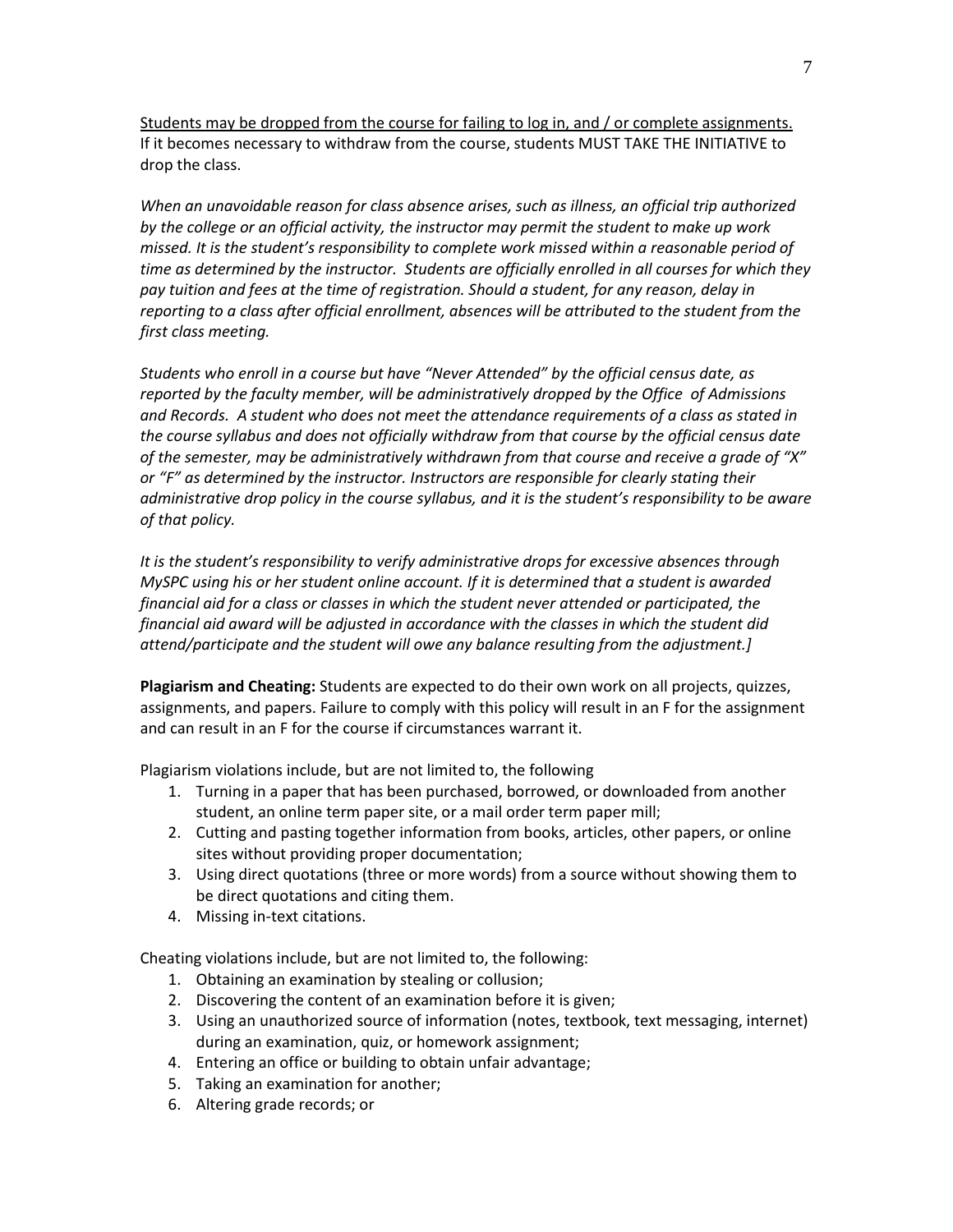7. Copying another's work during an examination or on a homework assignment.

**Student Code of Conduct Policy**: Any successful learning experience requires mutual respect on the part of the student and the instructor. Neither instructor nor student should be subject to others' behavior that is rude, disruptive, intimidating, aggressive, or demeaning**.** Student conduct that disrupts the learning process or is deemed disrespectful or threatening shall not be tolerated and may lead to disciplinary action and/or removal from class.

**Disability Statement:** Students with disabilities, including but not limited to physical, psychiatric, or learning disabilities, who wish to request accommodations in this class should notify the Disability Services Office early in the semester so that the appropriate arrangements may be made. In accordance with federal law, a student requesting accommodations must provide acceptable documentation of his/her disability to the Disability Services Office. For more information, call or visit the Disability Services Office at Levelland (Student Health & Wellness Office) 806-716-2577, Reese Center (Building 8) 806-716-4675, or Plainview Center (Main Office) 806-716-4302 or 806-296-9611.

**Nondiscrimination Policy:** The instructor will do his or her best not to discriminate on the basis of age, color, disability, ethnic background, gender, national origin, race, religion, sexual orientation, or veteran status.

**Diversity Policy:** In this class, the instructor will endeavor to establish and support an environment that values and nurtures individual and group differences and encourages engagement and interaction. Understanding and respecting multiple experiences and perspectives will serve to challenge and stimulate all participants to learn about others, about the larger world, and about themselves.

**Title IX Pregnancy Accommodations:** If you are pregnant, or have given birth within six months, under Title IX you have a right to reasonable accommodations to help continue your education. To activate accommodations you must submit a Title IX pregnancy accommodations request, along with specific medical documentation, to the Director of Health and Wellness. Once approved, notification will be sent to the student and instructors. It is the student's responsibility to work with the instructor to arrange accommodations. Contact Crystal Gilster, Director of Health and Wellness at 806-716-2362, or email [cgilster@southplainscollege.edu](mailto:cgilster@southplainscollege.edu) for assistance.

**Campus Concealed Carry**: Texas Senate Bill - 11 (Government Code 411.2031, et al.) authorizes the carrying of a concealed handgun in South Plains College buildings only by persons who have been issued and are in possession of a Texas License to Carry a Handgun. Qualified law enforcement officers or those who are otherwise authorized to carry a concealed handgun in the State of Texas are also permitted to do so. Pursuant to Penal Code (PC) 46.035 and South Plains College policy, license holders may not carry a concealed handgun in restricted locations. For a list of locations, please refer to the SPC policy at: [\(http://www.southplainscollege.edu/human\\_resources/policy\\_procedure/hhc.php\)](http://www.southplainscollege.edu/human_resources/policy_procedure/hhc.php). Pursuant to PC 46.035, the open carrying of handguns is prohibited on all South Plains College campuses. Report violations to the College Police Department at 806-716-2396 or 9-1-1.

Note: The instructor reserves the right to modify the course syllabus and policies, as well as notify students of any changes, at any point during the semester.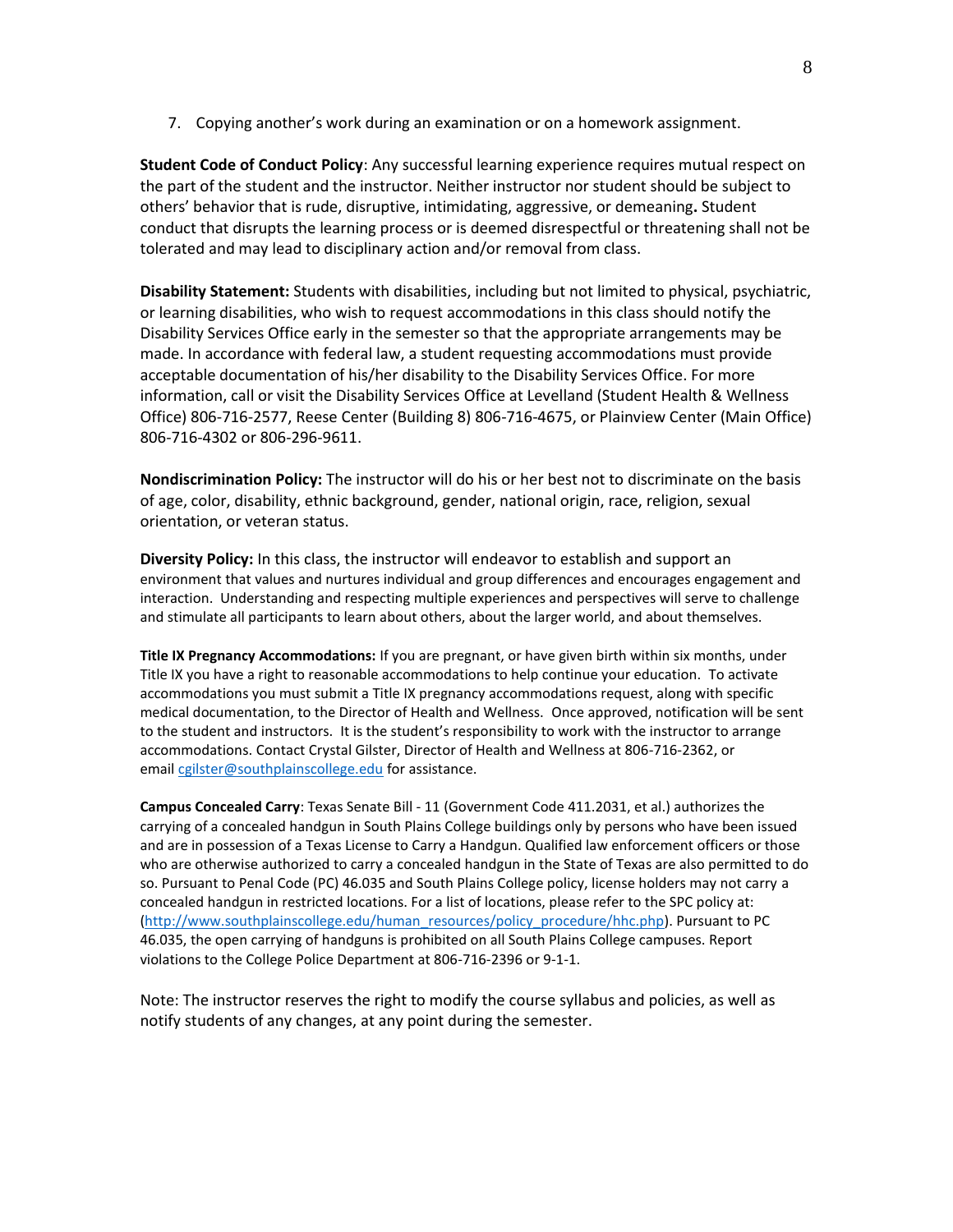# **English 1302 Fall, 2021 Class Schedule**

*The instructor reserves the right to adjust the calendar based on instructional purposes and class needs*

| <b>DATE</b>                                     | <b>ASSIGNMENT</b>                                                  | <b>PAGES</b> |             |
|-------------------------------------------------|--------------------------------------------------------------------|--------------|-------------|
|                                                 | Discussion posts are due Thursdays before 11:55 pm. 15 points each |              |             |
| WEEK 1: Aug. $30th$ – Sept 2 <sup>nd</sup>      |                                                                    |              |             |
|                                                 | Introduction to the course, textbook preview                       |              |             |
|                                                 | History of Drama                                                   |              | <b>IPR</b>  |
|                                                 | Life and Times of William Shakespeare                              |              | IPR & video |
| WEEK 2: Sept. $6^{\text{th}} - 9^{\text{th}}$   |                                                                    |              |             |
|                                                 | Research Paper 1 Assignment                                        |              |             |
|                                                 | The Process of writing a research paper                            |              | <b>IPR</b>  |
|                                                 | <b>MLA Format</b>                                                  |              | <b>IPR</b>  |
|                                                 | Hamlet, Prince of Denmark Act I                                    |              | 1396-1418   |
| <b>WEEK 3: Sept. 13th - 16th</b>                |                                                                    |              |             |
|                                                 | Hamlet, Prince of Denmark                                          | Act II       | 1418-1436   |
|                                                 | Basic grammar review                                               |              | <b>IPR</b>  |
|                                                 | Hamlet, Prince of Denmark                                          | Act III      | 1436-1459   |
|                                                 | <b>First quiz</b>                                                  |              |             |
| WEEK 4: Sept. $20^{th}$ – $23^{rd}$             |                                                                    |              |             |
|                                                 | Hamlet, Prince of Denmark Act IV                                   |              | 1459-1477   |
|                                                 | Hamlet, Prince of Denmark Act V                                    |              | 1477-1495   |
|                                                 | Punctuating a research paper                                       |              | <b>IPR</b>  |
|                                                 | Sample research paper                                              |              | <b>IPR</b>  |
| WEEK 5: Sept. $27^{\text{th}} - 30^{\text{th}}$ |                                                                    |              |             |
|                                                 | The Elements of Fiction & Lit Crit                                 |              | <b>IPR</b>  |
|                                                 | "A Rose for Emily"                                                 |              | 658         |
|                                                 | "Hills Like White Elephants"                                       |              | 665         |
|                                                 | <b>Research Paper 1 Due</b>                                        |              |             |
|                                                 | Research Paper 2 Assignment                                        |              |             |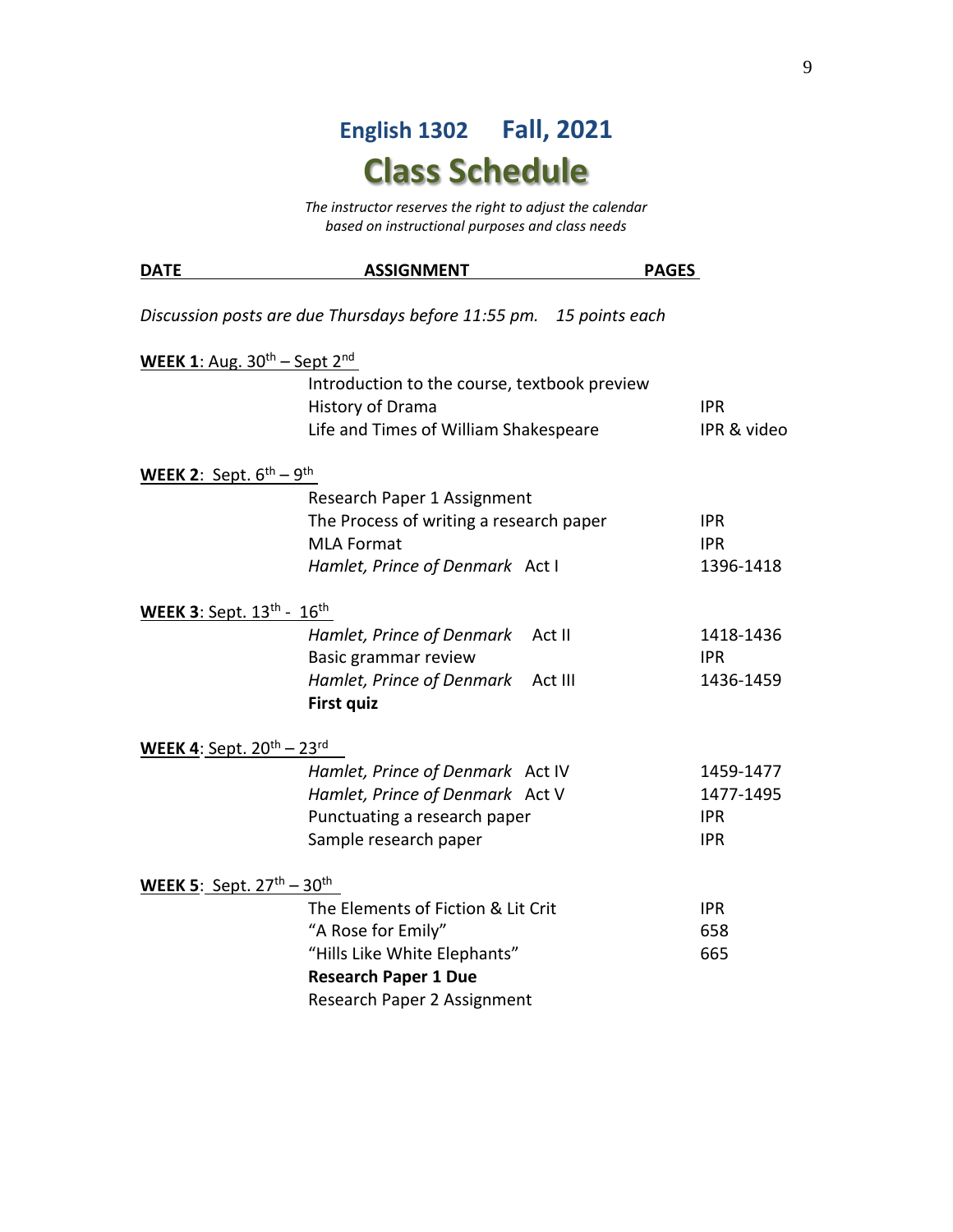# **English 1302 Fall, 2021**

| <b>WEEK 6:</b> Oct. $4^{\text{th}} - 7^{\text{th}}$   |                                         |            |
|-------------------------------------------------------|-----------------------------------------|------------|
|                                                       | "Cask of Amontillado"                   | 173        |
|                                                       | "Barn Burning"                          | 217        |
|                                                       | "Job History"                           | 308        |
|                                                       | <b>Grammar Review</b>                   | <b>IPR</b> |
|                                                       | Sample Outline                          | <b>IPR</b> |
|                                                       | <b>Second quiz</b>                      |            |
| <b>WEEK 7: Oct.</b> $11^{\text{th}} - 14^{\text{th}}$ |                                         |            |
|                                                       | "The Shroud"                            | 77         |
|                                                       | "A & P"                                 | 163        |
|                                                       | "Lusus Naturae"                         | 260        |
|                                                       | Second research paper outline due       |            |
| <b>WEEK 8: Oct.</b> $18^{th} - 21^{st}$               |                                         |            |
|                                                       | "Death by Landscape"                    | handout    |
|                                                       | "Volar"                                 | 306        |
|                                                       | "Black Box"                             | 355        |
|                                                       | "The Jewelry"                           | 688        |
|                                                       | Sample research paper                   | <b>IPR</b> |
| <b>WEEK 9: Oct. 25 - 28th</b>                         |                                         |            |
|                                                       | "The Story of an Hour"                  | 568        |
|                                                       | "The Yellow Wallpaper"                  | 571        |
|                                                       | "A Jury of Her Peers"                   | 582        |
|                                                       | <b>Third quiz</b>                       |            |
| <b>WEEK 10:</b> Nov. $1^{st} - 4^{th}$                |                                         |            |
|                                                       | <b>Appreciating Poetry</b>              | <b>IPR</b> |
|                                                       | "Richard Cory"                          | 735        |
|                                                       | "Dover Beach"                           | 799        |
|                                                       | "My Papa's Waltz"                       | 857        |
|                                                       | Second research paper rough draft - due |            |
|                                                       |                                         |            |
| <b>WEEK 11:</b> Nov. $8^{th} - 11^{th}$               | "To His Coy Mistress"                   | 808        |
|                                                       | "The Passionate Shephard to His Love"   | 803        |
|                                                       | "The Nymph's Reply to the Shephard"     | 804        |
|                                                       | Grammar review                          | <b>IPR</b> |